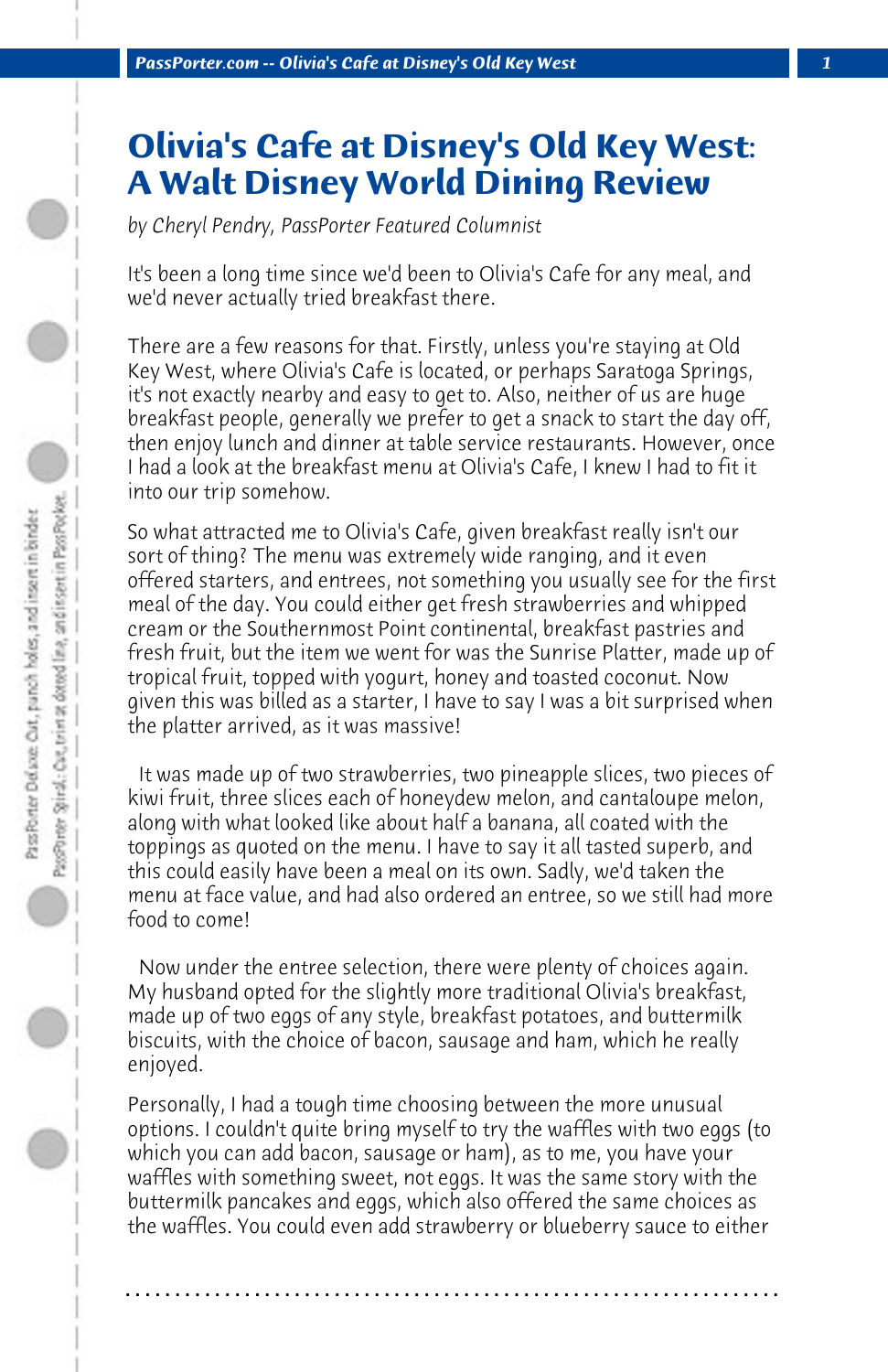dish.

 The Monroe egg white omelet (egg whites with roasted peppers, spinach, mushrooms and goats cheese served with sliced tomatoes and a buttermilk biscuit) intrigued me, as did the Conch Republic omelet, given it contained such delights as shrimp, avocado (two of my favourite foods), pepper Jack cheese with breakfast potatoes and a buttermilk biscuit.

 My choice really boiled down to the banana bread French toast, topped with Bahamian banana-rum syrup, coconut whipped cream (although obviously I'd have had it without the choice of bacon, sausage or ham), but tempting as that was, it really would have been a sweet overload and so early in the morning, I didn't think that was a good plan, so I eventually opted for crab cakes eggs benedict, which is made up of two poached eggs and two crab cakes on an English muffin with key lime hollandaise and breakfast potatoes. I certainly wasn't disappointed with my choice, it tasted just as good as it sounded, and I would happily have that again if we went back.

 Other options I couldn't try, as I don't eat meat included the poached eggs and hash (poached hash served over sweet potato ham hash topped with key lime hollandaise served with a buttermilk biscuit), the sombrero beach omelet (ham, green peppers, onions, and cheddar topped with sour cream and Pico de Gallo served with breakfast potatoes and a buttermilk biscuit), and the biscuits and gravy with eggs -- any style (two buttermilk biscuits topped with sausage gravy, two eggs, with a choice of bacon, sausage or ham).

 Perhaps the most pleasant surprise came at the end of breakfast, when we got our check. We had the Tables in Wonderland discount card, and with that, everything we'd had only came to \$40, which we both thought was excellent value.

 It's probably worth saying here that when we visited, which was on a Tuesday morning, the place was pretty deserted. I probably counted no more than three or four other tables in there, and given we'd made a booking for 8:20 am, it wasn't exactly that early. It was a shame not to see more people in there, given the high quality of food we sampled, and the friendly, laid back atmosphere, very much in keeping with the feel of Old Key West in its totality. It really is a hidden gem, and much as I'd love to keep it as my little secret, frankly it's too good not to share…

*About The Author: Cheryl and husband Mark live in England and love to travel, particularly to America. They are in the process of visiting every*

**. . . . . . . . . . . . . . . . . . . . . . . . . . . . . . . . . . . . . . . . . . . . . . . . . . . . . . . . . . . . . . . . . .**